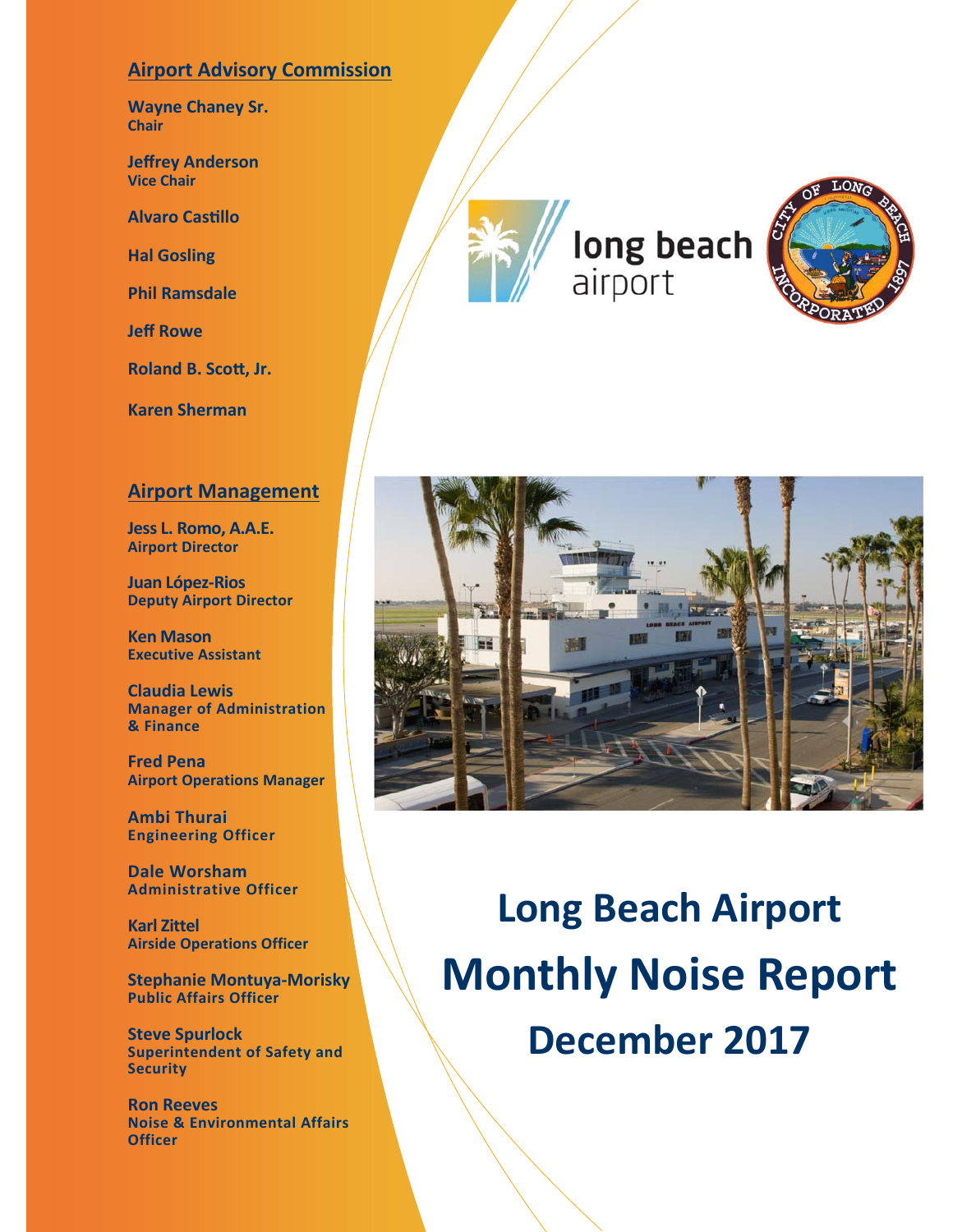### **COMMERCIAL AIRCRAFT LATE NIGHT ACTIVITY LGB Current Month & Calendar Year‐To‐Date StaƟsƟcs (10 PM‐ 7AM) December 2017**

|                                              |          | <b>December</b> |               | <b>CY-T-D 2017</b> |          |               |
|----------------------------------------------|----------|-----------------|---------------|--------------------|----------|---------------|
| 10PM - 11PM Activity                         | 2017     | 2016            | <b>Change</b> | 2017               | 2016     | Change        |
|                                              |          |                 |               |                    |          |               |
| <b>Air Carrier &amp; Commuter Operations</b> | 3,123    | 2,659           | 17.5%         | 36,013             | 26,951   | 33.6%         |
| American/Mesa/SkyWest Airlines               | 3        | 5               | $-40.0%$      | 22                 | 25       | $-12.0%$      |
| Delta/SkyWest Airlines                       | 6        | 2               | 200.0%        | 31                 | 21       | 47.6%         |
| FedEx                                        | $\Omega$ | 0               |               | 0                  | $\Omega$ |               |
| JetBlue Airways                              | 19       | 33              | $-42.4%$      | 429                | 251      | 70.9%         |
| <b>Southwest Airlines</b>                    | 0        | 4               | $-400.0%$     | 17                 |          | 142.9%        |
| <b>UPS</b>                                   | $\Omega$ | 0               |               | $\Omega$           | 1        | $-100.0%$     |
| Subtotal 10PM-11PM                           | 28       | 44              | $-36.4%$      | 499                | 305      | 63.6%         |
|                                              |          |                 |               |                    |          |               |
| 11PM-7AM Activity                            | 2017     | 2016            | <b>Change</b> | 2017               | 2016     | <b>Change</b> |
| American/Mesa/SkyWest Airlines               | 0        | 2               | $-200.0%$     | 11                 | 25       | $-56.0%$      |
| Delta/SkyWest Airlines                       | 0        | $\Omega$        |               | 6                  | 4        | 50.0%         |
| FedEx                                        | 0        | $\Omega$        |               | $\Omega$           | $\Omega$ |               |
| JetBlue Airways                              | 14       | 15              | $-6.7%$       | 247                | 133      | 85.7%         |
| <b>Southwest Airlines</b>                    | 0        | 0               |               | 5                  |          | 400.0%        |
| <b>UPS</b>                                   | 0        | 0               |               | 0                  | 0        |               |

Notes:

1.3% (42 of 3,123) of total commercial operations occurred between 10pm - 7am.

1.4 flights - Nightly average for all late night (10:00 PM—7:00 AM) commercial flights, includes unanticipated delays.

 **Subtotal 11PM‐7AM 14 17 ‐17.6% 269 163 65.0% TOTAL 10.1 10.1 10.1 10.1 10.1 10.1 10.1 10.1 10.1 10.1 10.1 10.1 10.1 10.1 10.1 10.1 10.1 10.1 10.1 10.1 10.1 10.1 10.1 10.1 10.1 10.1 10.1 10.1 10.1 10.1 10** 

0.5 flights - Nightly average for commercial flights after 11 PM.

Of the 42 Late-Night Operations, 48% were due to poor weather conditions, 19% were due to unknown reasons, 14% were due to maintenance issues, 7% occurred during the five-minute grace period, 5% were due to staffing-related issues, 2% were due to air traffic control-related issues, 2% were due to the operation of ferry flights and 2% were due to customerrelated issues.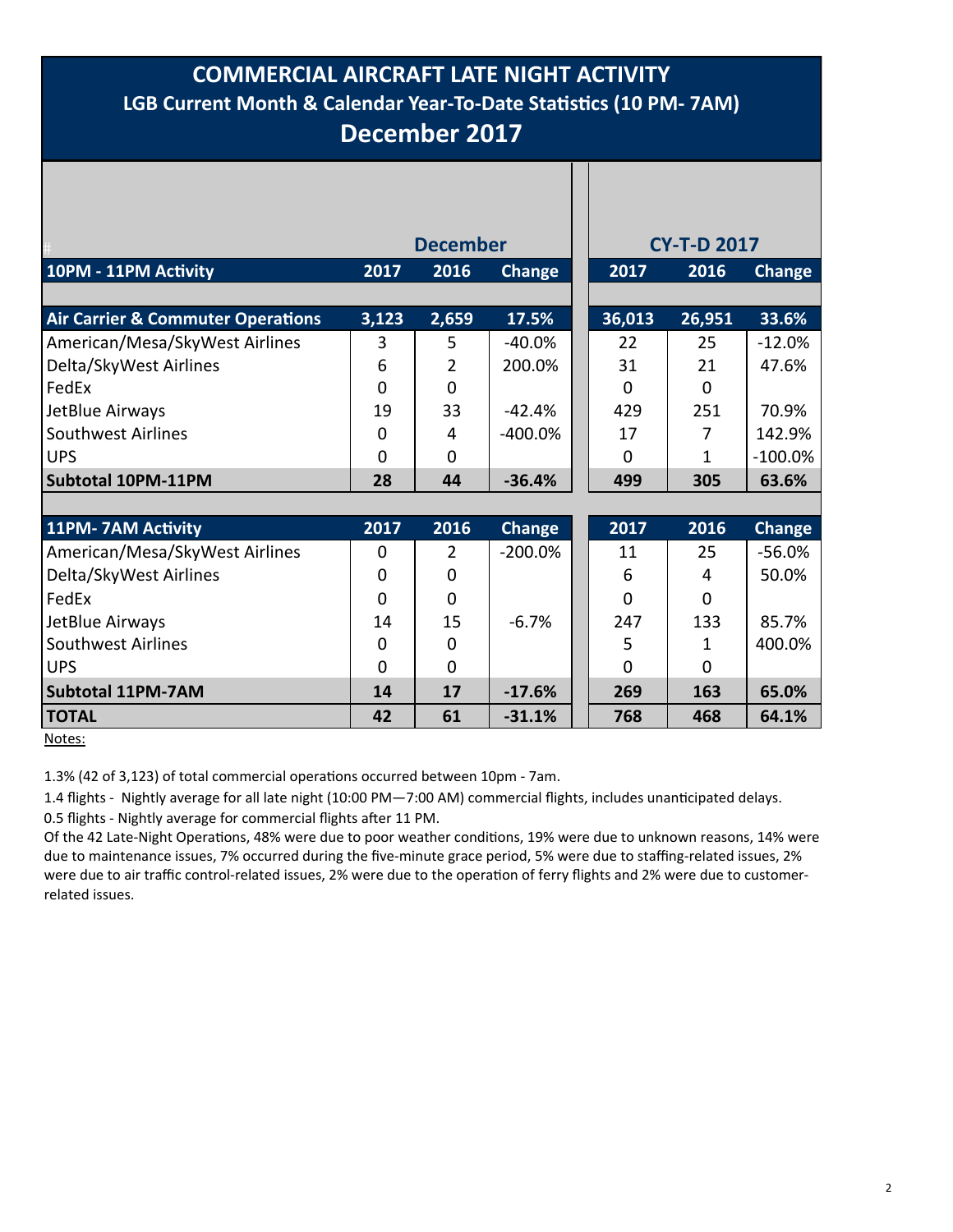# **AIRPORT NOISE VIOLATIONS LGB Current Month & Calendar Year-To-Date Statistics December 2017**

|                                        | <b>December</b> |                |               |                   | <b>CY-T-D 2017</b> |               |
|----------------------------------------|-----------------|----------------|---------------|-------------------|--------------------|---------------|
| <b>Air Carrier Noise Violations</b>    | 2017            | 2016           | Change        | 2017              | 2016               | <b>Change</b> |
| American/Mesa Airlines                 | 2               | 0              | 200.0%        | 9                 | 4                  | 125.0%        |
| Delta/SkyWest Airlines                 | 0               | 0              |               | 4                 | 4                  | 0.0%          |
| FedEx                                  | $\Omega$        | $\overline{0}$ |               | $\Omega$          | $\Omega$           |               |
| JetBlue Airways                        | 14              | 16             | $-12.5%$      | 247               | 126                | 96.0%         |
| Southwest Airlines                     | 0               | $\mathbf 0$    |               | 3                 | $\Omega$           | 300.0%        |
| <b>UPS</b>                             | 0               | $\mathbf 0$    |               | 0                 | 1                  | $-100.0%$     |
| <b>Subtotal</b>                        | 16              | 16             | 0.0%          | 263               | 135                | 94.8%         |
| <b>Commuter Noise Violations</b>       | 2017            | 2016           | Change        | $\overline{2017}$ | 2016               | <b>Change</b> |
| American/SkyWest Airlines              | $\Omega$        | 0              |               | $\Omega$          | $\Omega$           |               |
| Delta/SkyWest Airlines                 | 0               | 0              |               | $\mathbf 0$       | 1                  | $-100.0\%$    |
| <b>Subtotal</b>                        | $\bf{0}$        | $\overline{0}$ |               | $\bf{0}$          | $\mathbf{1}$       | $-100.0%$     |
| <b>Non-Commercial Noise Violations</b> | 2017            | 2016           | <b>Change</b> | 2017              | 2016               | <b>Change</b> |
| All GA, Charter & Other                | 9               | 19             | $-52.6%$      | 172               | 176                | $-2.3%$       |
| <b>TOTAL</b>                           | 25              | 35             | $-28.6%$      | 435               | 312                | 39.4%         |
| <b>Monetary Fines</b>                  |                 |                |               |                   |                    |               |
| <b>Airport Surcharges</b>              | \$1,400         | \$1,500        |               | \$24,500          | \$18,600           |               |
| <b>Consent Decree</b>                  | \$78,000        | \$90,000       |               | \$1,284,000       | \$600,000          |               |
| <b>TOTAL</b>                           | \$79,400        | \$91,500       |               | \$1,308,500       | \$618,600          |               |

| <b>AIRPORT OPERATIONS</b><br><b>LGB Current Month &amp; Calendar Year-To-Date Statistics</b><br>December 2017 |                                             |        |       |  |         |         |        |  |  |  |  |
|---------------------------------------------------------------------------------------------------------------|---------------------------------------------|--------|-------|--|---------|---------|--------|--|--|--|--|
| <b>December</b><br><b>CY-T-D 2017</b>                                                                         |                                             |        |       |  |         |         |        |  |  |  |  |
| <b>Airport Operations (FAA)</b>                                                                               | Change<br>2017<br>2016                      |        |       |  | 2017    | 2016    | Change |  |  |  |  |
| Air Carrier + Commuter Carriers                                                                               | 3,123                                       | 2,659  | 17.5% |  | 36,013  | 26,951  | 33.6%  |  |  |  |  |
| Air Taxi + General Aviation<br>22,759<br>18,683<br>21.8%<br>$-0.3%$<br>284,432<br>285,166                     |                                             |        |       |  |         |         |        |  |  |  |  |
| <b>Military Operations</b>                                                                                    | 23.3%<br>1,352<br>1,304<br>3.7%<br>73<br>90 |        |       |  |         |         |        |  |  |  |  |
| <b>Total Aircraft Operations</b>                                                                              | 25,972                                      | 21,415 | 21.3% |  | 321,797 | 313,421 | 2.7%   |  |  |  |  |

Notes:

0.1% (25 of 25,972) of the Airport's total aircraft operations (Commercial & GA) resulted in an aircraft noise violation. 0.5% (16 of 3,123) of the Airport's Commercial operations (Commercial & Commuter) resulted in an aircraft noise violation.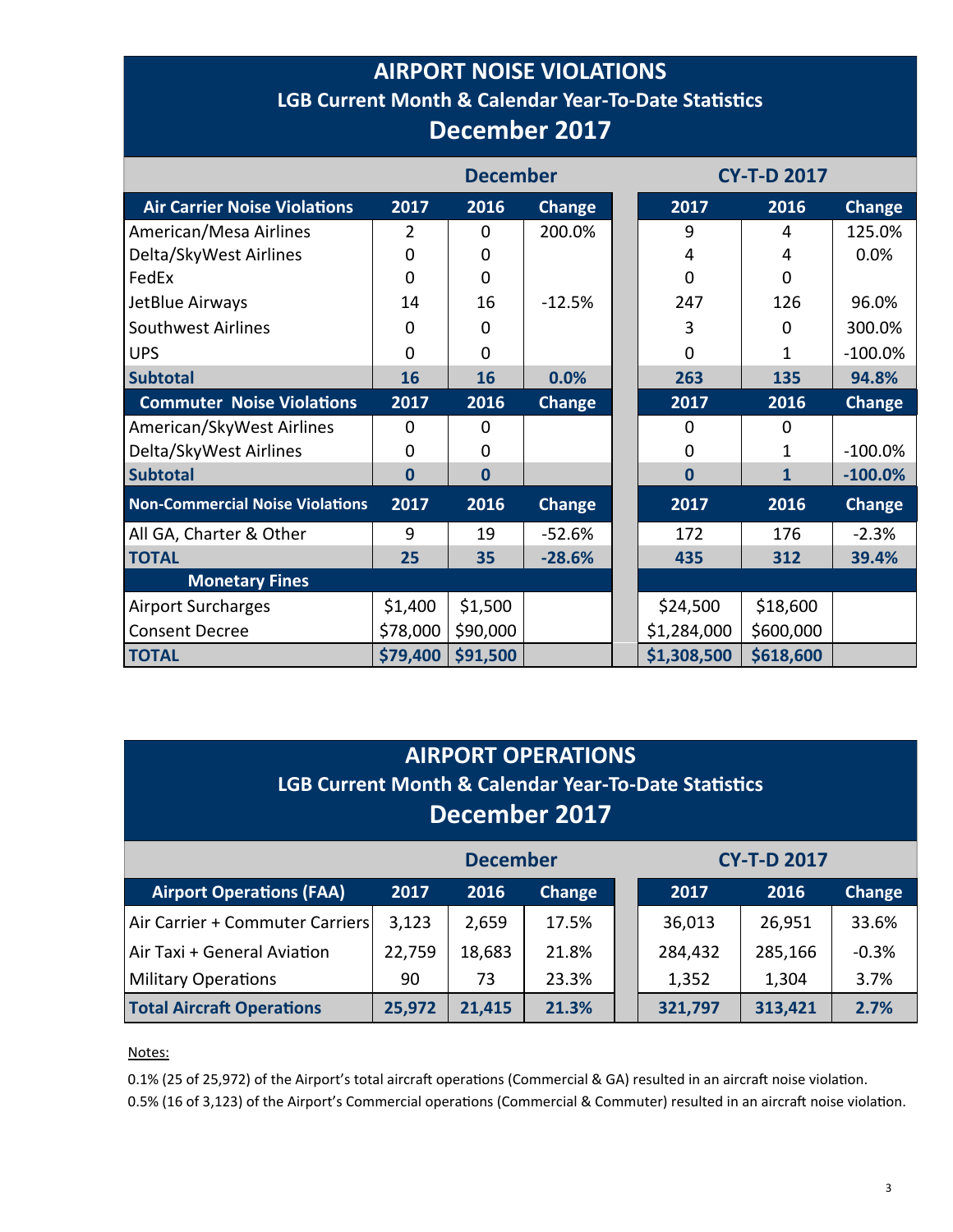| <b>AIRCRAFT NOISE VIOLATORS</b> |             |             |     |            |                |                  |                    |            |              |               |
|---------------------------------|-------------|-------------|-----|------------|----------------|------------------|--------------------|------------|--------------|---------------|
| December 2017                   |             |             |     |            |                |                  |                    |            |              |               |
| <b>OWNERNAME</b>                | <b>DATE</b> | <b>TIME</b> | A/D | <b>RWY</b> | <b>FLIGHT#</b> |                  | A/C TYPE ORIG/DEST | <b>SEL</b> | <b>LIMIT</b> | <b>STATUS</b> |
| <b>Emprise Air LLC</b>          | 12/2/2017   | 23:39:03    | D   | 30         |                | <b>DA40</b>      |                    | 81.1       | 79.0         | <b>VIO</b>    |
| JetBlue Airways                 | 12/8/2017   | 1:16:15     | Α   | 30         | JBU1417        | A320             | <b>AUS</b>         | 90.9       | 79.0         | VIO + Alt Enf |
| JetBlue Airways                 | 12/10/2017  | 0:41:06     | A   | 30         | <b>JBU943</b>  | A320             | FLL.               | 91.0       | 79.0         | VIO + Alt Enf |
| Swift Air LLC                   | 12/11/2017  | 23:06:55    | D   | 30         |                | B734             |                    | 91.8       | 79.0         | <b>VIO</b>    |
| Elite Aircraft LLC              | 12/14/2017  | 14:57:50    | D   | 25R        |                | C <sub>172</sub> |                    | 94.5       | 92.0         | <b>VIO</b>    |
| <b>NPM Equipment</b>            | 12/17/2017  | 0:08:39     | Α   | 30         |                | CL30             |                    | 91.4       | 79.0         | <b>VIO</b>    |
| <b>American Airlines</b>        | 12/18/2017  | 22:19:43    | A   | 30         | ASH5965        | CRJ9             | <b>PHX</b>         | 92.9       | 90.0         | <b>VIO</b>    |
| <b>Island Express</b>           | 12/18/2017  | 23:10:26    | Α   | 30         |                | $S-76$           |                    | 86.0       | 79.0         | <b>VIO</b>    |
| Private                         | 12/20/2017  | 14:00:40    | D   | 30         |                | TBM3             |                    | 106.0      | 102.5        | <b>VIO</b>    |
| Private                         | 12/21/2017  | 12:13:29    | D   | 25R        |                | C <sub>210</sub> |                    | 95.3       | 92.0         | <b>VIO</b>    |
| Mammoth Beach LLC               | 12/22/2017  | 18:21:09    | Α   | 25R        |                | <b>B350</b>      |                    | 91.3       | 88.0         | <b>VIO</b>    |
| JetBlue Airways                 | 12/23/2017  | 0:28:27     | A   | 30         | <b>JBU405</b>  | A320             | <b>SLC</b>         | 93.7       | 79.0         | VIO + Alt Enf |
| JetBlue Airways                 | 12/24/2017  | 23:20:41    | D   | 30         | JBU1436        | A320             | <b>SFO</b>         | 87.1       | 79.0         | VIO + Alt Enf |
| JetBlue Airways                 | 12/25/2017  | 0:02:10     | A   | 30         | <b>JBU405</b>  | A320             | <b>BOS</b>         | 92.7       | 79.0         | VIO + Alt Enf |
| JetBlue Airways                 | 12/25/2017  | 0:45:43     | D   | 30         | <b>JBU726</b>  | A320             | <b>SJC</b>         | 87.2       | 79.0         | VIO + Alt Enf |
| JetBlue Airways                 | 12/26/2017  | 2:13:43     | Α   | 30         | <b>JBU405</b>  | A320             | <b>BOS</b>         | 93.7       | 79.0         | VIO + Alt Enf |
| <b>American Airlines</b>        | 12/26/2017  | 22:49:53    | Α   | 30         | ASH5965        | CRJ9             | <b>PHX</b>         | 92.7       | 90.0         | VIO           |
| JetBlue Airways                 | 12/26/2017  | 23:45:50    | D   | 30         | <b>JBU14</b>   | A320             | JFK                | 93.1       | 79.0         | VIO + Alt Enf |
| JetBlue Airways                 | 12/28/2017  | 22:08:30    | Α   | 30         | <b>JBU405</b>  | A320             | <b>BOS</b>         | 93.4       | 90.0         | VIO           |
| Private                         | 12/30/2017  | 0:18:47     | Α   | 30         |                | FA7X             |                    | 90.1       | 79.0         | VIO           |
| JetBlue Airways                 | 12/30/2017  | 23:23:36    | Α   | 30         | JBU1013        | A320             | PHX                | 94.0       | 79.0         | VIO + Alt Enf |
| JetBlue Airways                 | 12/31/2017  | 23:20:17    | D   | 30         | <b>JBU180</b>  | A320             | LAS                | 88.6       | 79.0         | VIO + Alt Enf |
| JetBlue Airways                 | 12/31/2017  | 23:22:23    | D   | 30         | <b>JBU944</b>  | A320             | <b>FLL</b>         | 91.1       | 79.0         | VIO + Alt Enf |
| JetBlue Airways                 | 12/31/2017  | 23:25:32    | D   | 30         | JBU2132        | A320             | <b>SLC</b>         | 90.9       | 79.0         | VIO + Alt Enf |
| JetBlue Airways                 | 12/31/2017  | 23:38:22    | D   | 30         | JBU1436        | A320             | SFO                | 90.5       | 79.0         | VIO + Alt Enf |

#### **DEFINITIONS:**

**A/C Type**  $\rightarrow$  Aircraft Type **RWY** — Runway

**ALT ENF** — Alternative Enforcement **VIO** — Violation

A/D/G — Arrival / Departure / Ground Operation **SEL** — SENEL — Single Event Noise Exposure Level (dBA)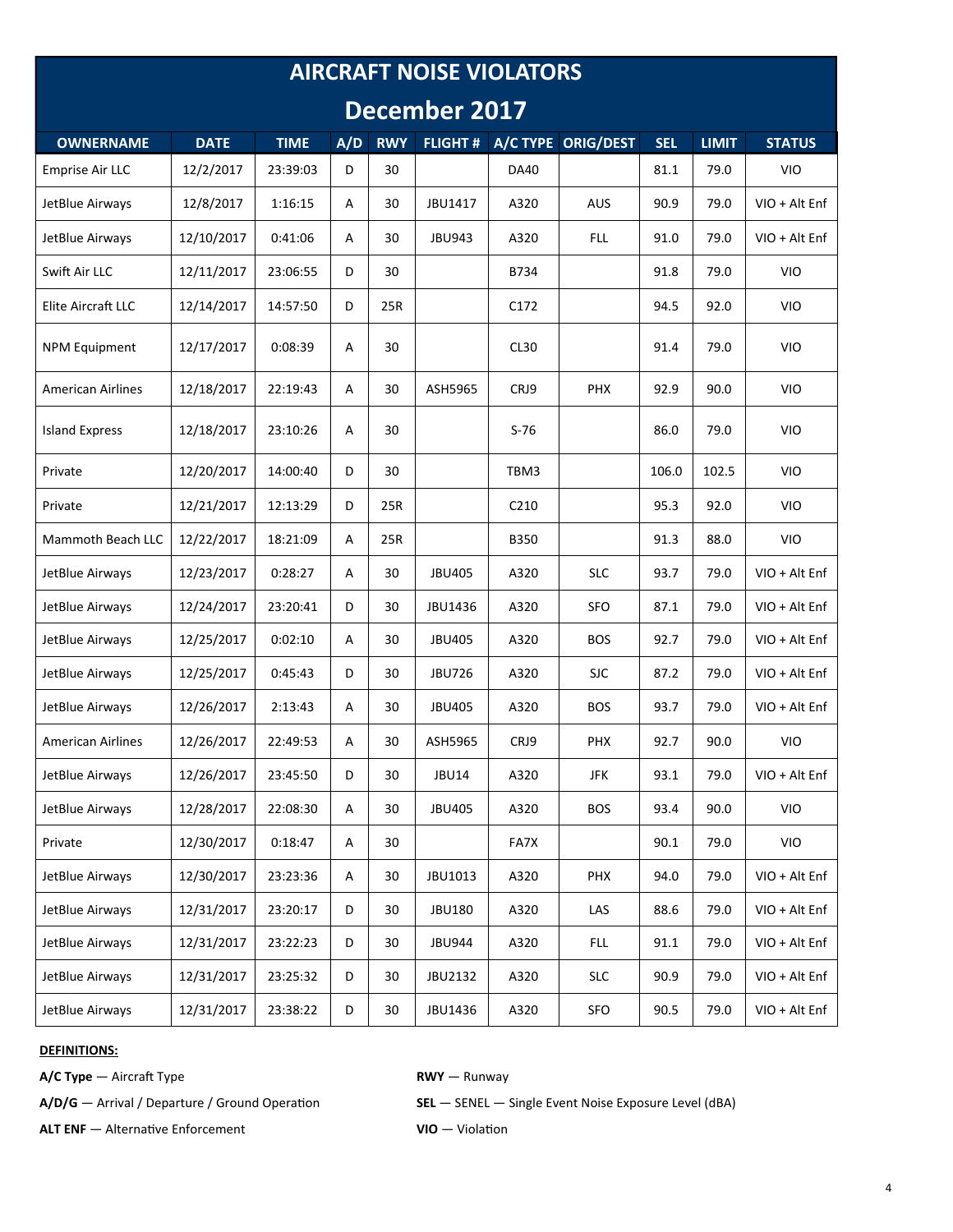| AIR CARRIER NOISE BUDGET PERFORMANCE |                     |               |                            |  |  |  |  |
|--------------------------------------|---------------------|---------------|----------------------------|--|--|--|--|
| January 2017 - December 2017         |                     |               |                            |  |  |  |  |
| RMT#                                 | <b>NOISE BUDGET</b> | <b>ACTUAL</b> | <b>PERCENT BUDGET USED</b> |  |  |  |  |
| 9                                    | 70.7                | 63.6          | 89.9%                      |  |  |  |  |
| 10                                   | 84.6                | 87.6          | 103.5%                     |  |  |  |  |

#### **DEFINITIONS:**

**RMT** — Remote Monitoring Terminal

| <b>TOTAL NOISE BUDGET PERFORMANCE</b> |                     |               |                            |  |  |  |  |
|---------------------------------------|---------------------|---------------|----------------------------|--|--|--|--|
| January 2017 - December 2017          |                     |               |                            |  |  |  |  |
| RMT#                                  | <b>NOISE BUDGET</b> | <b>ACTUAL</b> | <b>PERCENT BUDGET USED</b> |  |  |  |  |
| 9                                     | 102.7               | 71.4          | 69.5%                      |  |  |  |  |
| 10                                    | 120.9               | 101.4         | 83.8%                      |  |  |  |  |

Source: LGB staff calculations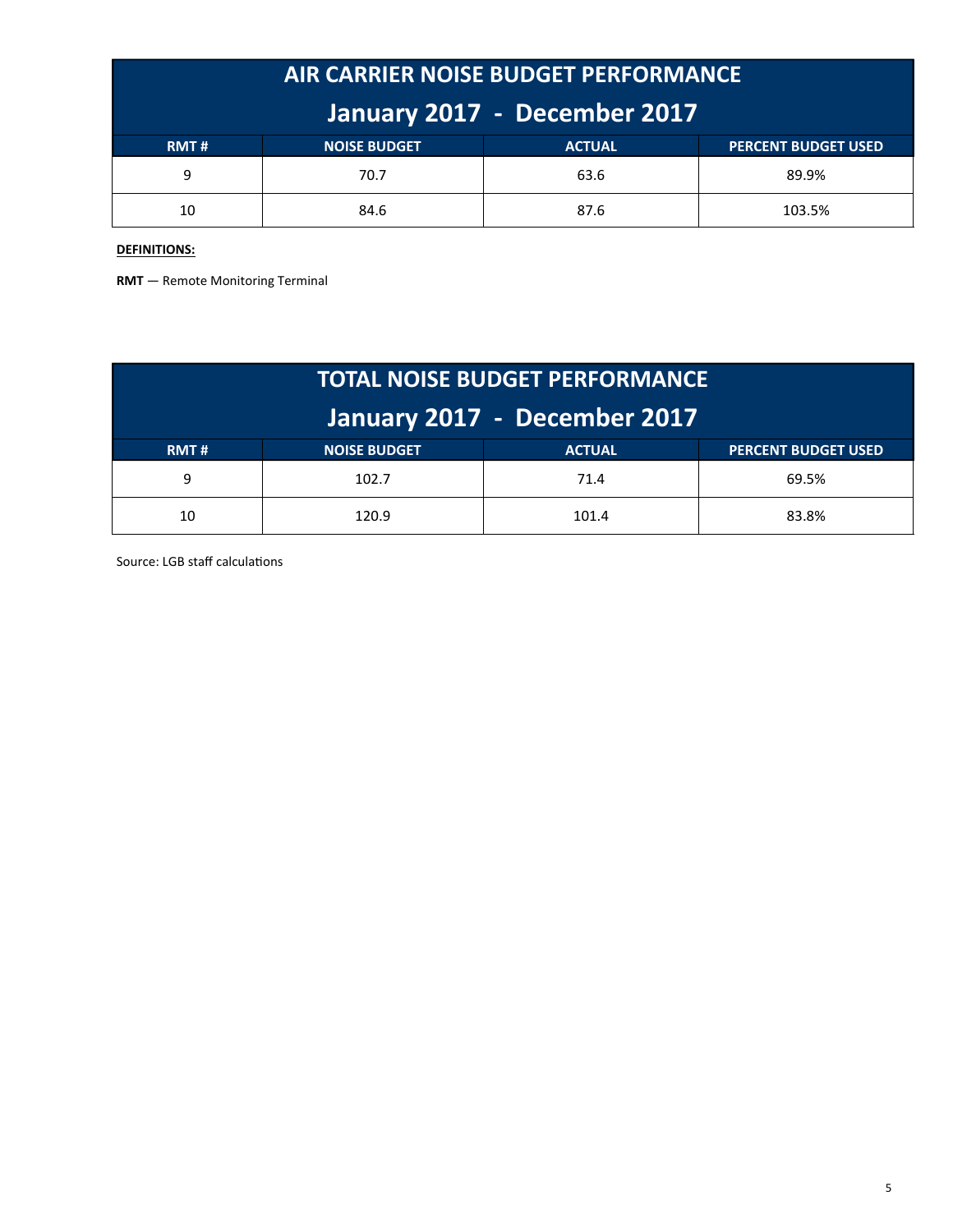### **LGB AIRCRAFT NOISE COMPLAINTS**

# **December 2017**

**Complaints by Aircraft Types** 





| Complaints by Zip Code <sup>1</sup> |              |                |  |  |  |  |  |
|-------------------------------------|--------------|----------------|--|--|--|--|--|
| Zip Code                            | Complaints   |                |  |  |  |  |  |
| 90740                               | 12           | 2              |  |  |  |  |  |
| 90744                               | 1            | 1              |  |  |  |  |  |
| 90803                               | $\mathbf{1}$ | 1              |  |  |  |  |  |
| 90805                               | 20           | 1              |  |  |  |  |  |
| 90807                               | 15           | 7              |  |  |  |  |  |
| 90808                               | 4            | 2              |  |  |  |  |  |
| 90815                               | $\mathbf{1}$ | 1              |  |  |  |  |  |
| 92612                               | 12           | 1              |  |  |  |  |  |
| 92626                               | 521          | 2              |  |  |  |  |  |
| 92647                               | 13           | $\overline{2}$ |  |  |  |  |  |
| 92648                               | 52           | 5              |  |  |  |  |  |
| 92649                               | 125          | 1              |  |  |  |  |  |
| <b>Grand Total</b>                  | 777          | 26             |  |  |  |  |  |

Г

| Long Beach Residents' Helicopter<br><b>Complaints Submitted to FAA<sup>2</sup></b> |                                                                                                               |     |     |     |  |  |  |
|------------------------------------------------------------------------------------|---------------------------------------------------------------------------------------------------------------|-----|-----|-----|--|--|--|
| Zip Code                                                                           | Individual<br>Number of<br>Total<br>Anonymous<br>Complaints<br><b>Individuals</b><br>Complaints<br>Complaints |     |     |     |  |  |  |
| 90802                                                                              | O                                                                                                             | n/a | 14  | 14  |  |  |  |
| 90803                                                                              | 135                                                                                                           | 8   | 41  | 176 |  |  |  |
| 90804                                                                              | 3                                                                                                             | 1   | 1   | 4   |  |  |  |
| 90808                                                                              | ŋ                                                                                                             | n/a | 3   | 3   |  |  |  |
| 90814                                                                              | $\mathcal{P}$                                                                                                 | 1   | 105 | 107 |  |  |  |
| 90815                                                                              |                                                                                                               | 1   | ŋ   | 1   |  |  |  |
| <b>Grand Total</b>                                                                 | 141                                                                                                           | 11  | 164 | 305 |  |  |  |

 $1$ These data include data submitted directly to Long Beach Airport and does not include data submitted to FAA.

 $^{2}$  These data reflect helicopter noise complaints submitted directly to FAA.



## **Complaints by Time**